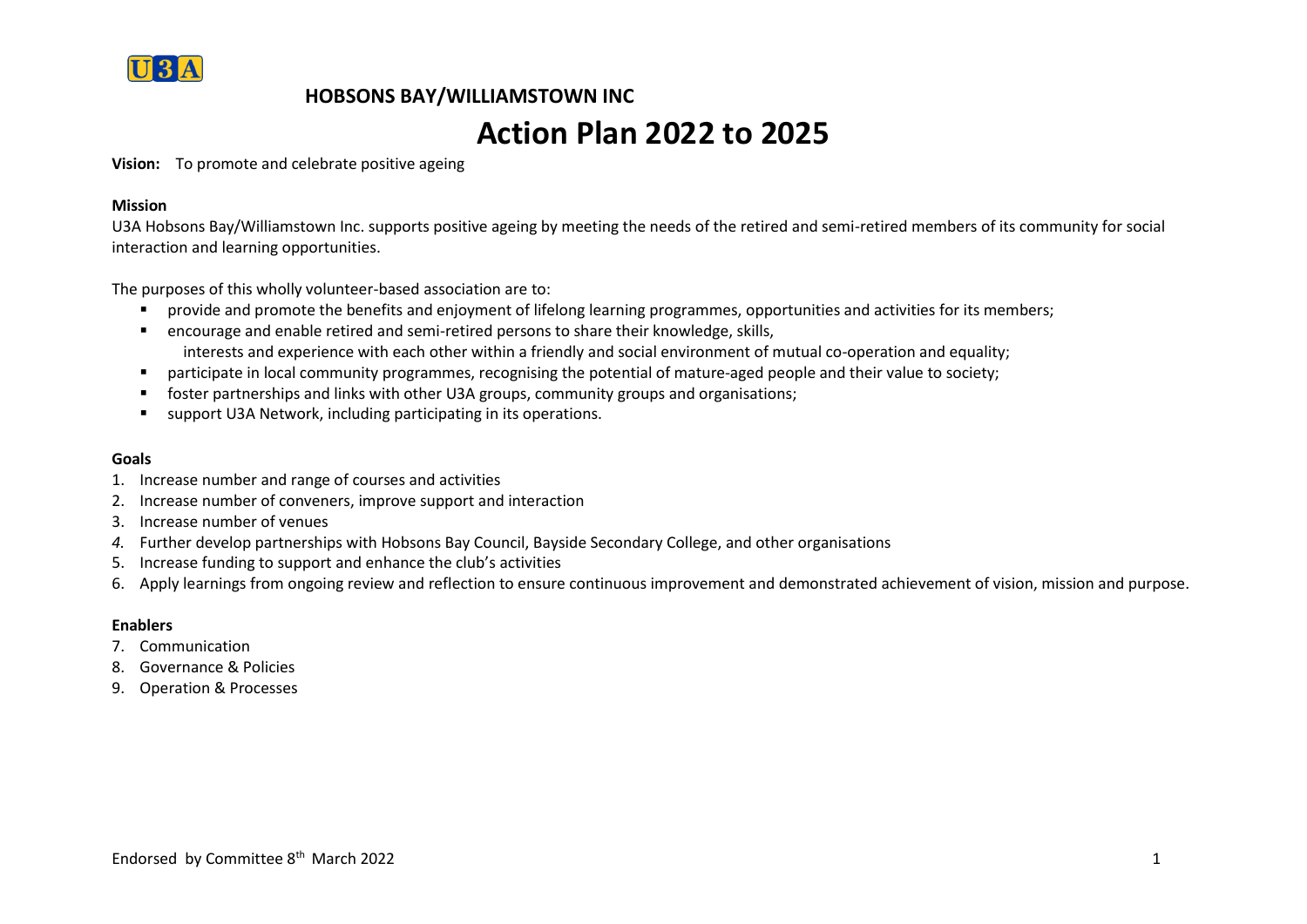

### **Action Plan 2021 to 2023 Report**

The 2020 planning process included two workshops which involved consultation with members. The 2021-2023 Plan was endorsed at the November 2020 AGM.

In 2021, the Committee investigated the specific suggestions further and scoped the tasks and priorities for implementing the twenty-eight Actions. In January a convenor workshop was held which provided some terrific feedback to the Committee. During the year further recommendations were sought from members on new activities and other one-off events of interest. By the end of 2021 all the Actions had been achieved or significant progress had been made in generating strong outcomes for the U3A. Our achievements were recognized by the U3A Network who invited the club to present our achievements to the Network AGM.

A major development for the Club has been gaining access to the Senior Citizens Centre for two days a week. This has significantly increased the number of venues available and therefore the ability to offer more activities and to accommodate the growth in membership. In addition, the Cottage has had a major technology upgrade providing connectivity and projection/TV equipment.

The Club has been invited to join the Stakeholder consultation group advising the Council on the redevelopment of the Dennis Reserve Community Hub.

In 2022 the Club is likely to grow beyond 200 membership. The Committee looks forward to working with the Council to find new venues during the redevelopment of Dennis Reserve.

The Committee appreciates this input and thanks everyone for their positive engagement**.**

### **Actions Our theme for achieving our goals is 'social connection'**

| Goals                                  | <b>Action</b>                                                                                           | 2022                 | 2023                 | 2024                 | 2025           |
|----------------------------------------|---------------------------------------------------------------------------------------------------------|----------------------|----------------------|----------------------|----------------|
| 1.0 Members                            | 1.1 Retain and grow membership to 260 by 2024 and<br>appeal to a diverse demographic (gender, cultural) | Members 220          | Members 250          | Members 280          | Members 300    |
| <b>Courses &amp;</b><br>$activities -$ | 1.2 Increase the breadth & depth of offerings, including<br>one-off short activities                    | <b>Activities 70</b> | <b>Activities 85</b> | <b>Activities 95</b> | Activities 110 |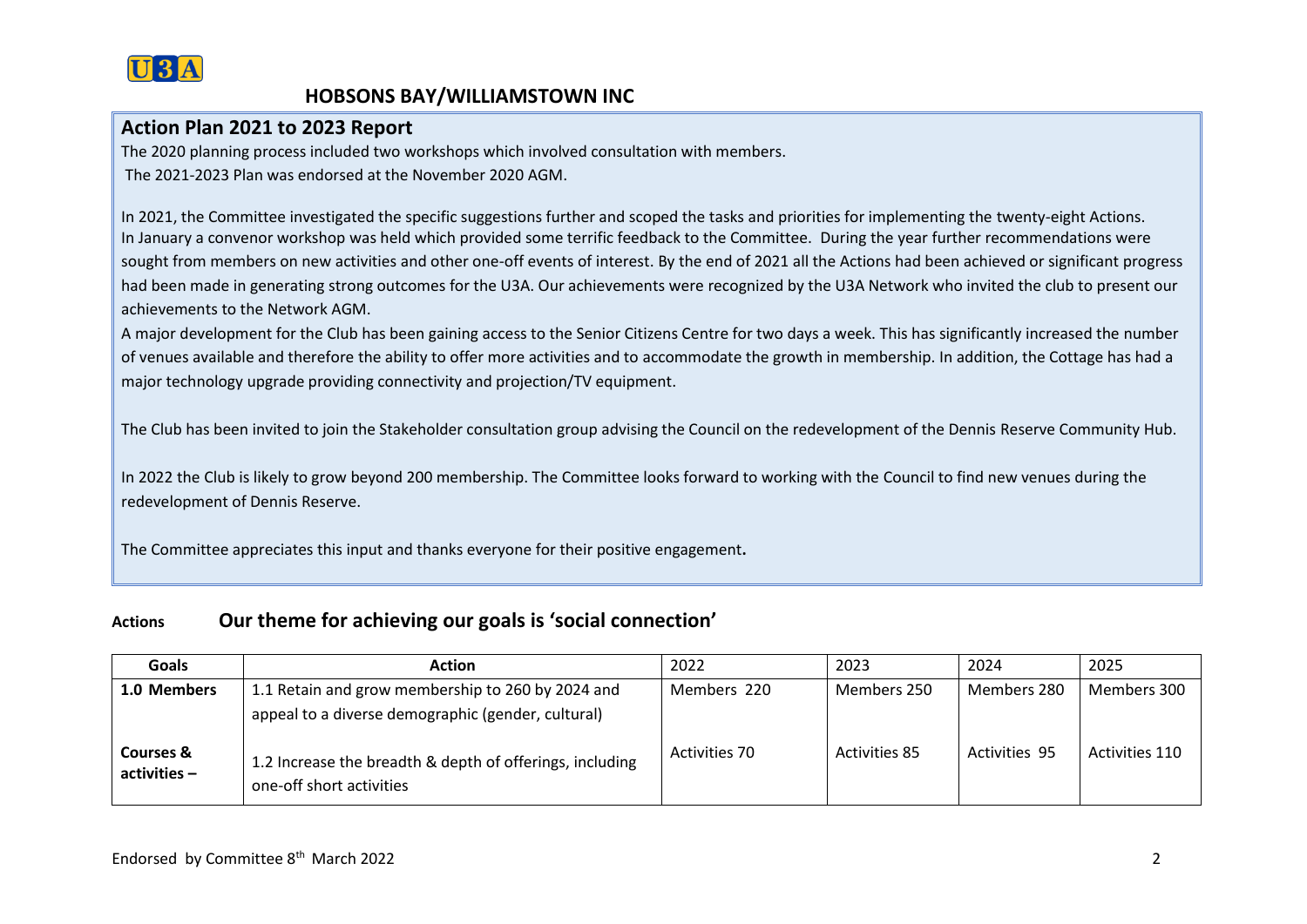

| increase range |                                                              | Zoom classes and                       | Explore mixed                        |  |
|----------------|--------------------------------------------------------------|----------------------------------------|--------------------------------------|--|
| and number     | 1.3 Offer activities in multiple delivery formats/modes      | pivot to Zoom when                     | mode delivery                        |  |
|                |                                                              | necessary                              |                                      |  |
|                | 1.4 Offer activities in conjunction with other U3As&         | Victoria Uni, U3A                      |                                      |  |
|                | organisations                                                | Altona & Deepdene                      |                                      |  |
|                | 1.5 Maintain regular contact with class members who are      | Via convenors &                        |                                      |  |
|                | not able to participate during the health crisis.            | newsflashes                            |                                      |  |
| 2.0 Convenors- | 2.1 Develop an on-going program to recruit convenors to      | Course development                     | On going                             |  |
|                | lead new activities and classes                              | role and                               | Committee role                       |  |
| recruiting,    |                                                              | community outreach                     |                                      |  |
| supporting and | 2.2 Develop resources to support convenors including         | workshops, FAQs                        |                                      |  |
| training/      | having co-convenors (for organizational matters),            | monthly bulletin                       |                                      |  |
| development    | information sheets, FAQs                                     |                                        |                                      |  |
|                | 2.3 Develop training and development programs                | Development                            |                                      |  |
|                | including digital, course delivery, people skills, first aid | sessions                               |                                      |  |
|                | 2.4 Community outreach                                       | Participate in                         |                                      |  |
|                |                                                              | community events                       |                                      |  |
|                |                                                              | eg Seniors Week,<br>Willi Lit Festival |                                      |  |
|                |                                                              |                                        |                                      |  |
|                |                                                              | Cooperate with                         |                                      |  |
|                |                                                              | other groups                           |                                      |  |
|                |                                                              | Facebook                               |                                      |  |
| 3.0 Delivery   | 3.1 Develop and implement program(s) to encourage and        | Digital support is                     | Expand number                        |  |
|                | support members to use technology                            | offered to members                     | of digital classes<br>& partnerships |  |
|                |                                                              |                                        |                                      |  |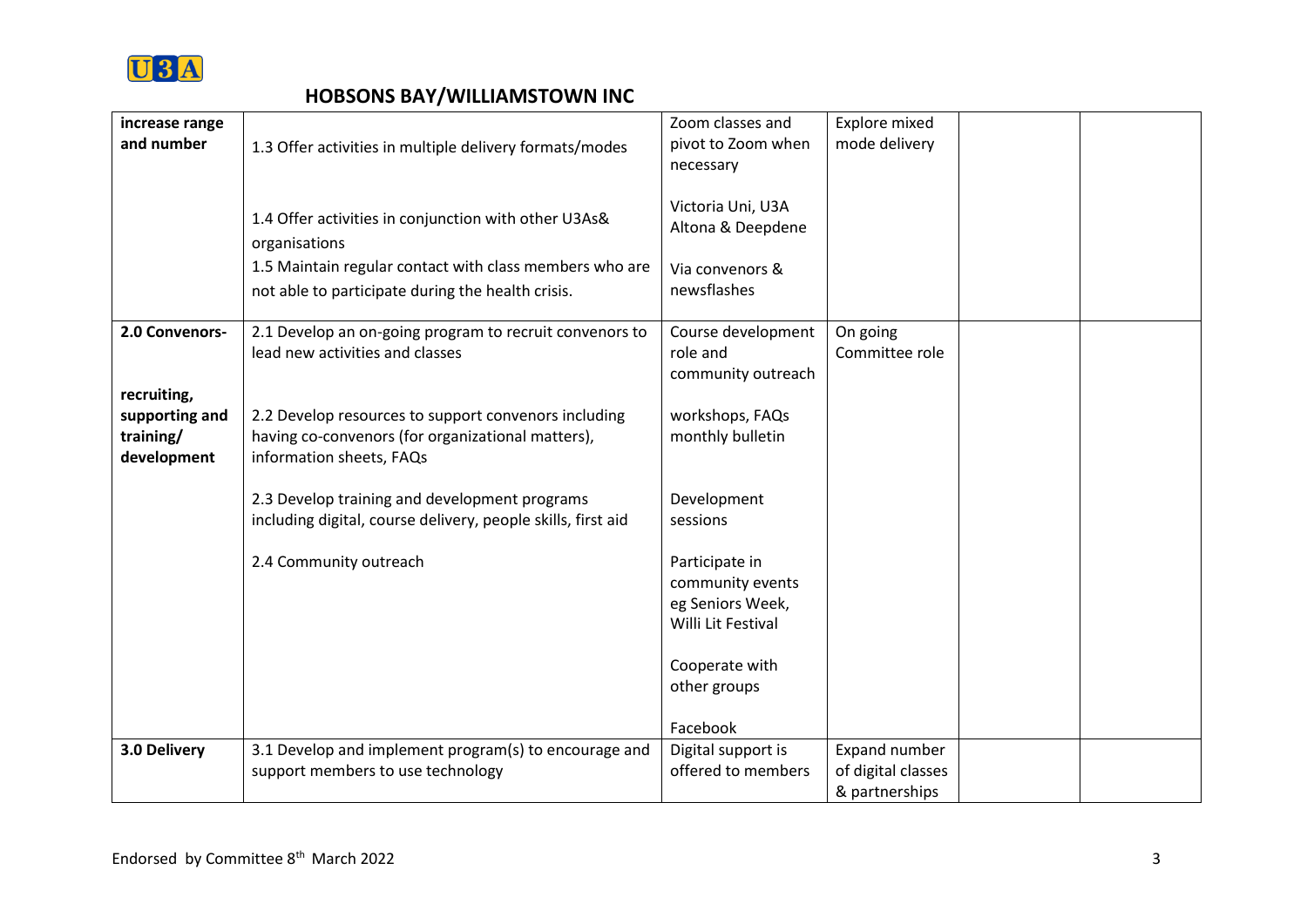

| venues and<br><b>Digital</b>                        | 3.2 Develop and implement program(s) to support<br>convenors to deliver activities in mixed modes of face-to-<br>face and on-line                        | Information sheet on<br>digital equipment     | <b>Training</b>                                            |      |      |
|-----------------------------------------------------|----------------------------------------------------------------------------------------------------------------------------------------------------------|-----------------------------------------------|------------------------------------------------------------|------|------|
|                                                     | 3.3 Increase the number of venues that are capable of<br>mixed mode deliver, meeting health & safety standards                                           | Senior Citizens wifi                          | Work with HB<br>Council                                    |      |      |
|                                                     | 3.4 Develop health & safety protocols for venues/ classes                                                                                                | Defibrillator                                 | Venues coordinator                                         |      |      |
| 4.0<br><b>Partnerships</b>                          | 4.1 Develop strong partnership with Hobsons Bay Council                                                                                                  | Dennis Reserve WG                             |                                                            |      |      |
|                                                     | 4.2 Develop strong connection with Bayside Secondary<br>College                                                                                          | With Principal &<br><b>Facilities Manager</b> |                                                            |      |      |
|                                                     | 4.3 Share activities with other U3As                                                                                                                     | Altona, Deepdene                              |                                                            |      |      |
|                                                     | 4.4 Explore relationships with other local organisations                                                                                                 | HB Library, Victoria<br>University            |                                                            |      |      |
|                                                     | 4.5 Explore opportunities provided by government &<br>other agencies                                                                                     | Committee project                             |                                                            |      |      |
|                                                     | Possibilities: Men's Sheds and Williamstown Community<br>& Education Centre                                                                              |                                               |                                                            |      |      |
| <b>Enablers</b>                                     | <b>Action</b>                                                                                                                                            | <b>When/Priority</b>                          | 2023                                                       | 2024 | 2025 |
| 5.0 Finances $-$<br>achieve a<br>sustainable<br>U3A | 5.1 Develop budget forecast for 2021-2023 taking<br>account of possible scenarios relating to membership size<br>and cost of venues and on-line delivery | 2022 Budget<br>endorsed                       | Develop budget<br>forecast 2023-<br>2025 with<br>scenarios |      |      |
|                                                     | 5.2 Prepare audit of suitable venues summarizing<br>facilities & cost                                                                                    | Undertake financial<br>planning               | relating to<br>membership &<br>cost of venues              |      |      |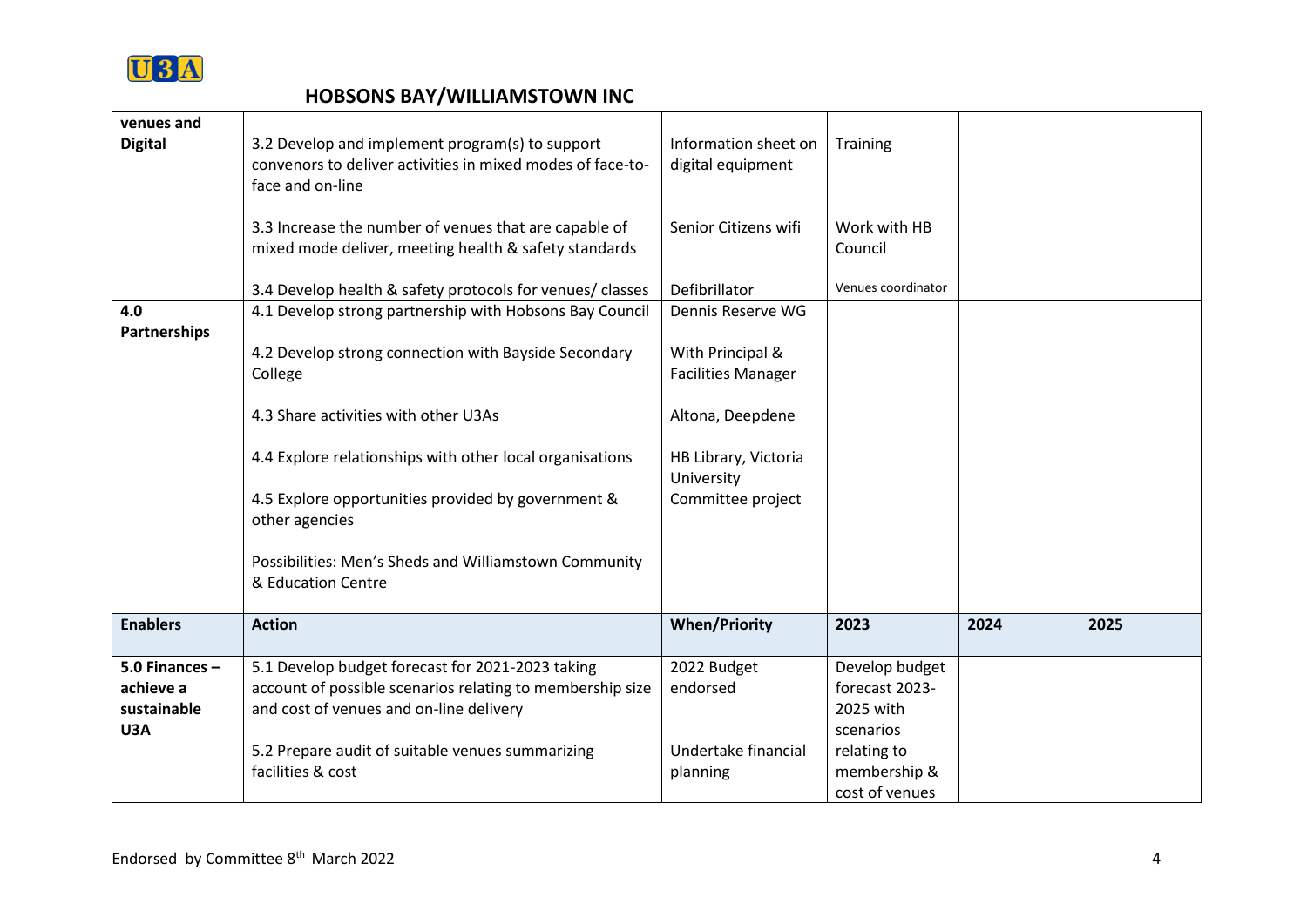

|                   | 5.3 Continue to apply for grants to enable funding goals                           | Apply for grants                            |                  |  |
|-------------------|------------------------------------------------------------------------------------|---------------------------------------------|------------------|--|
|                   |                                                                                    |                                             | 5.2 Prepare      |  |
|                   | 54 Prepare expenditure budget for the maintenance and                              | Expenditure                                 | audit of venues  |  |
|                   | operational costs of running the Cottage                                           | reviewed monthly                            |                  |  |
|                   |                                                                                    |                                             | 5.3 Continue to  |  |
|                   |                                                                                    |                                             | apply for grants |  |
|                   |                                                                                    |                                             | to enable        |  |
|                   |                                                                                    |                                             | funding goals    |  |
|                   |                                                                                    |                                             | 5.4 Prepare      |  |
|                   |                                                                                    |                                             | expenditure      |  |
|                   |                                                                                    |                                             | budget for the   |  |
|                   |                                                                                    |                                             | maintenance      |  |
|                   |                                                                                    |                                             | and operational  |  |
|                   |                                                                                    |                                             | costs of running |  |
|                   |                                                                                    |                                             | the Cottage &    |  |
|                   |                                                                                    |                                             | Sen Citizens     |  |
| 6.0 Review &      | 6.1 Regularly seek feedback from members and                                       | Feedback regularly                          |                  |  |
| <b>Reflection</b> | convenors and apply these learnings in the planning                                | sought informally                           |                  |  |
|                   | and operation of the club<br>6.2 Develop and implement planning and review process | and formally<br><b>Action Plan endorsed</b> |                  |  |
|                   | and make this transparent for members                                              | by AGM & website                            |                  |  |
|                   |                                                                                    |                                             |                  |  |
|                   | 6.3 Undertake external environmental scanning to learn                             | Undertake scan                              |                  |  |
|                   | about good practices and innovations                                               |                                             |                  |  |
|                   |                                                                                    | Add question on                             |                  |  |
|                   | 6.4 Support inclusion by reaching out to diverse &                                 | background of                               |                  |  |
|                   | isolated communities in Hobsons Bay                                                | member on                                   |                  |  |
|                   |                                                                                    | enrolment form                              |                  |  |
| 7.0               | 7.1 Continue to tailor messaging via the Newsletter                                | Newsletters-                                | Options include  |  |
| Communication     | (quarterly), Newsflashes (weekly) and Facebook posts to                            | quarterly                                   | *Using text      |  |
|                   | reach members                                                                      | Newsflashes weekly                          | messaging        |  |
|                   |                                                                                    |                                             |                  |  |